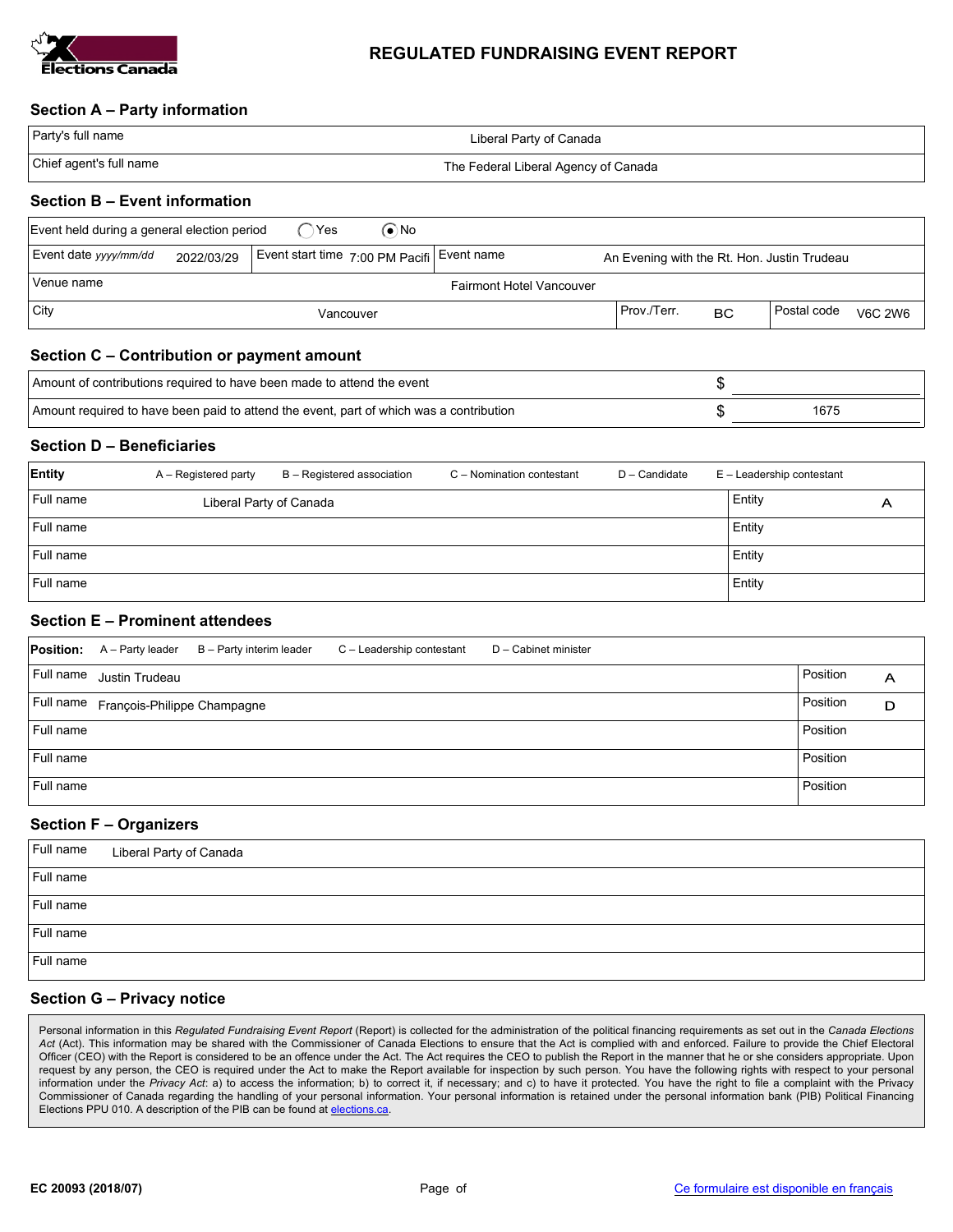

# REGULATED FUNDRAISING EVENT REPORT

## Section H – List of attendees

| No.            | <b>Surname</b> | Given name    | <b>Middle initial</b> | City                  | Prov. / Terr. | Postal code    |
|----------------|----------------|---------------|-----------------------|-----------------------|---------------|----------------|
| $\mathbf{1}$   | Adam           | Shakil        |                       | Vancouver             | <b>BC</b>     | <b>V6L1A9</b>  |
| $\overline{2}$ | Adam           | Shelin        |                       | Vancouver             | <b>BC</b>     | <b>V6L1A9</b>  |
| 3              | Ahamed         | Adil          |                       | North Vancouver       | <b>BC</b>     | <b>V7R 3N1</b> |
| 4              | Ahamed         | Azeem         |                       | Vancouver             | <b>BC</b>     | <b>V6Z1C4</b>  |
| 5              | Ahamed         | Aziz          |                       | <b>West Vancouver</b> | <b>BC</b>     | V7S 2R5        |
| 6              | Merani         | Rabiya        |                       | New Westminster       | <b>BC</b>     | <b>V3M7B1</b>  |
| 7              | Allidina       | Shaez         |                       | Vancouver             | <b>BC</b>     | <b>V6B 0H4</b> |
| 8              | Mawani         | Tasnim        |                       | Burnaby               | <b>BC</b>     | V5G 4C1        |
| 9              | <b>Bhatia</b>  | Zahir         |                       | North Vancouver       | <b>BC</b>     | <b>V7N 4A3</b> |
| 10             | <b>Bhatia</b>  | Fawziah       |                       | Surrey                | <b>BC</b>     | <b>V4N 6T4</b> |
| 11             | <b>Bhatia</b>  | Rahim         |                       | Surrey                | <b>BC</b>     | <b>V4N 6T4</b> |
| 12             | <b>Bhatia</b>  | Navin         | Z.                    | North Vancouver       | <b>BC</b>     | <b>V7N 4A3</b> |
| 13             | Dedani         | Ramzan        |                       | Burnaby               | <b>BC</b>     | V5G 4S7        |
| 14             | Dadani         | Rahim         |                       | North Vancouver       | <b>BC</b>     | <b>V7R1S3</b>  |
| 15             | Dadani         | Sheheen       |                       | North Vancouver       | <b>BC</b>     | <b>V7R1S3</b>  |
| 16             | Damji          | Nizar         |                       | <b>West Vancouver</b> | <b>BC</b>     | <b>V7V 1C5</b> |
| 17             | Devraj         | Zameer        |                       | Vancouver             | <b>BC</b>     | <b>V6C 0B5</b> |
| 18             | Haji           | Al-Karim      |                       | Vancouver             | <b>BC</b>     | <b>V6P 2C4</b> |
| 19             | Hussein        | Riyaz         |                       | Vancouver             | <b>BC</b>     | V5Y 2J6        |
| 20             | Hussein        | <b>Bilkis</b> |                       | Vancouver             | <b>BC</b>     | V5Y 2J6        |
| 21             | Jamal          | Abdul         |                       | <b>West Vancouver</b> | <b>BC</b>     | <b>V7V 1E4</b> |
| 22             | Jessa          | Reena         |                       | Burnaby               | <b>BC</b>     | <b>V5G 1B7</b> |
| 23             | Kanani         | Aly           |                       | <b>West Vancouver</b> | <b>BC</b>     | V7S 1W5        |
| 24             | Kanji          | Hussein       |                       | Vancouver             | <b>BC</b>     | <b>V6B 4Y8</b> |
| 25             | Kassam         | Nurez         |                       | <b>West Vancouver</b> | BC            | <b>V7W 2V7</b> |
| 26             | Kassam         | Rehana        |                       | Vancouver             | BC            | <b>V6R1R3</b>  |
| 27             | Lakhani        | Kamil         |                       | <b>West Vancouver</b> | BC            | V7S 3J7        |
| 28             | Lalani         | Barkatali     |                       | <b>West Vancouver</b> | BC            | <b>V7V 1E5</b> |
| 29             | Lalji          | Shanaz        |                       | <b>West Vancouver</b> | BC            | <b>V7W1B2</b>  |
| 30             | Lalji          | Zaylin        |                       | <b>West Vancouver</b> | BC            | <b>V7W1B2</b>  |
| 31             | Lalji          | Saiba         |                       | <b>West Vancouver</b> | BC            | V7S 1Z5        |

| Party's full name       | Venue name                      | Event date | 2022/03/29 |
|-------------------------|---------------------------------|------------|------------|
| Liberal Party of Canada | <b>Fairmont Hotel Vancouver</b> | yyyy/mm/dd |            |